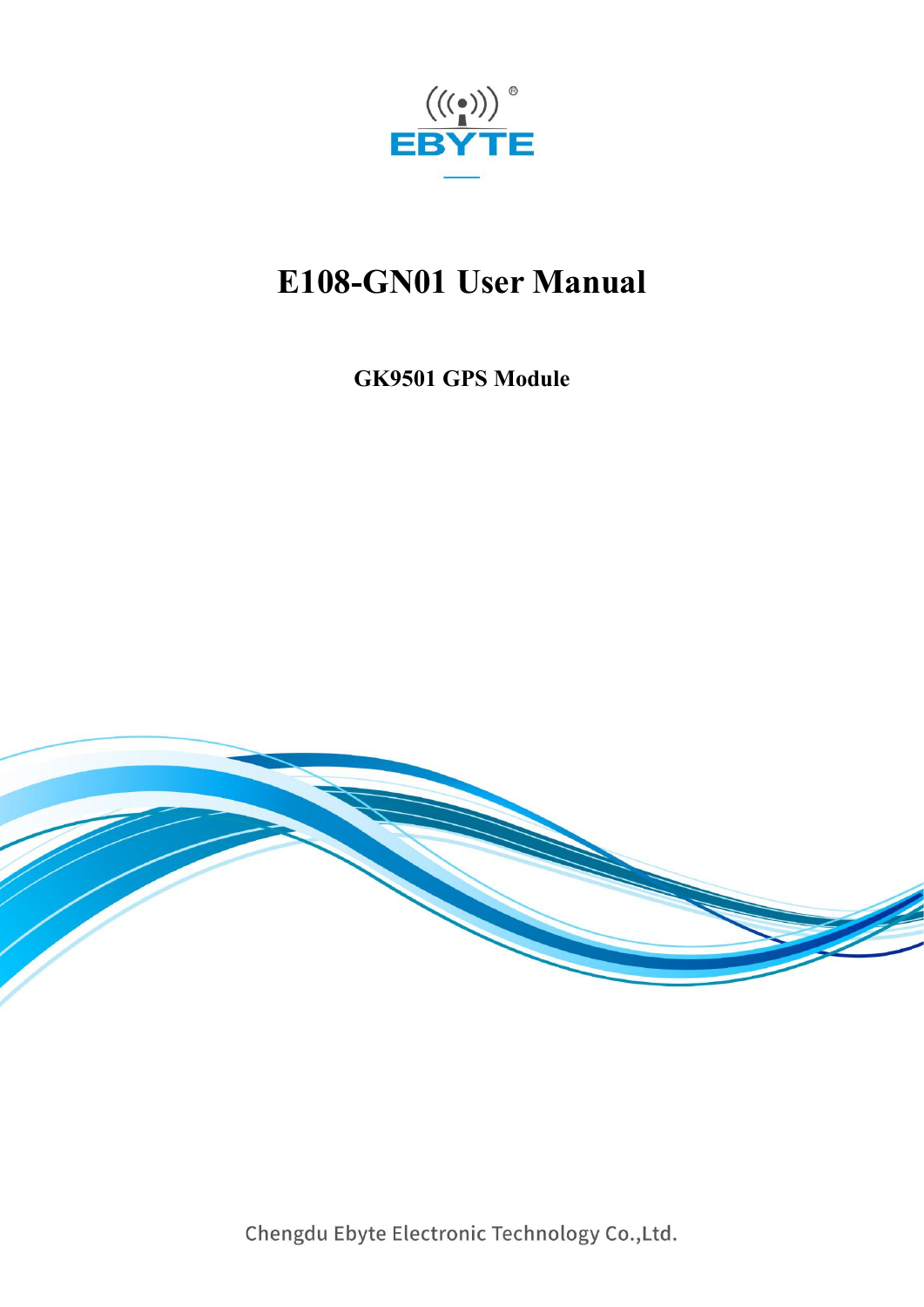#### **CONTENTS**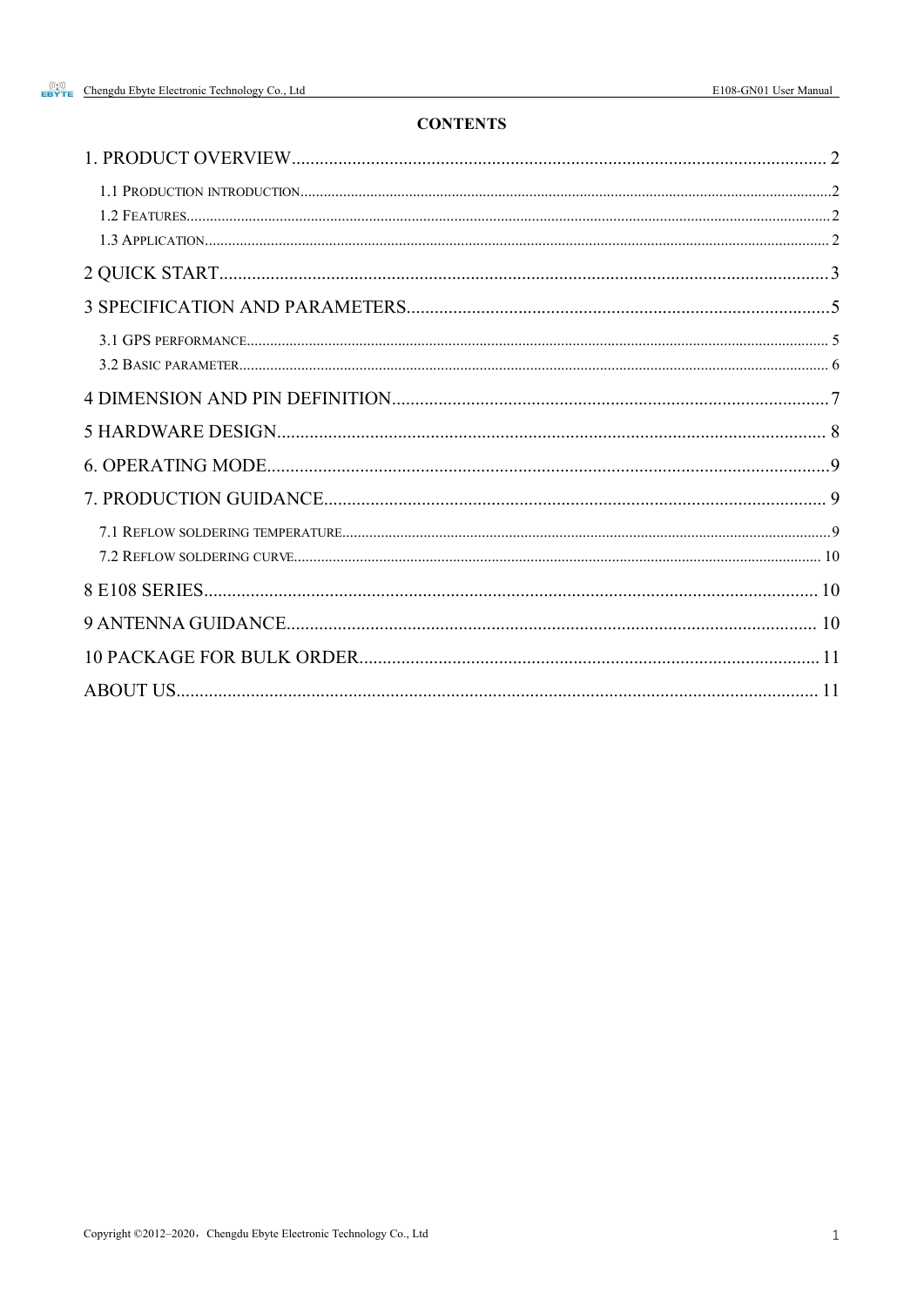#### <span id="page-2-0"></span>**1. Product overview**

#### <span id="page-2-1"></span>1.1 Production introduction

E108-GN01 is a high-performance, highly integrated, low-power, low-cost multi-mode satellite positioning and navigation chip. It can be used for GNSS  $\left| \right|$  E108 GN01 positioning applications such as car navigation, smart wearable, and drone. It also provides software and hardware interfaces compatible with other module manufacturers, which greatly reduces the user's development cycle and supports BDS / GPS  $/$   $\Box$ GLONASS / GALILEO / QZSS/ SBAS.



It adopts the integrated design of RF baseband, integrates DC / DC, LDO, RF front-end, low-power application processor, RAM, Flash storage, RTC, and power management, etc. It supports crystal or external pin clock input. A coin cell battery or a farad capacitor supplies power to the RTC and backup RAM to reduce the time to first fix. It also supports multiple ways to connect with other peripherals, such as UART, I2C, SPI or GPIO.

#### <span id="page-2-2"></span>1.2 Features

- BDS/GPS/GLONASS/GALILEO/QZSS/SBAS joint positioning and single system independent positioning;
- 10Hz D-GNSS differential positioning, A-GNSS assisted positioning, ephemeris prediction, DR integrated navigation application, the fastest data update rate is 10Hz;
- 32-bit application processor, with a maximum frequency of 133MHz, for dynamic frequency adjustment;
- PPS output:
- Built-in reset controller;
- UART 、 SPI 、 I2C 、 GPIO;
- **•** RTC: Support 32.768 KHz  $\pm$  20 ppm crystal, 1.1V RTC clock output, support external signal wake-up;
- Output format: NMEA0183 V4.1 and previous versions, the maximum fixed update frequency can reach 10Hz;
- $\bullet$  High sensitivity: -149dBm for cold start, -162dBm for hot start, -166dBm for tracking;
- Ultra-low power consumption: capture 30mA, track 20mA;
- The software and hardware are compatible with other manufacturers, which greatly reduces the user's development cycle.

#### <span id="page-2-3"></span>1.3 Application

- Vehicle positioning and navigation equipment
- Wearable devices, such as GPS trackers;
- UAV positioning, industrial computers, etc
- Industrial equipment that requires GNSS positioning or navigation.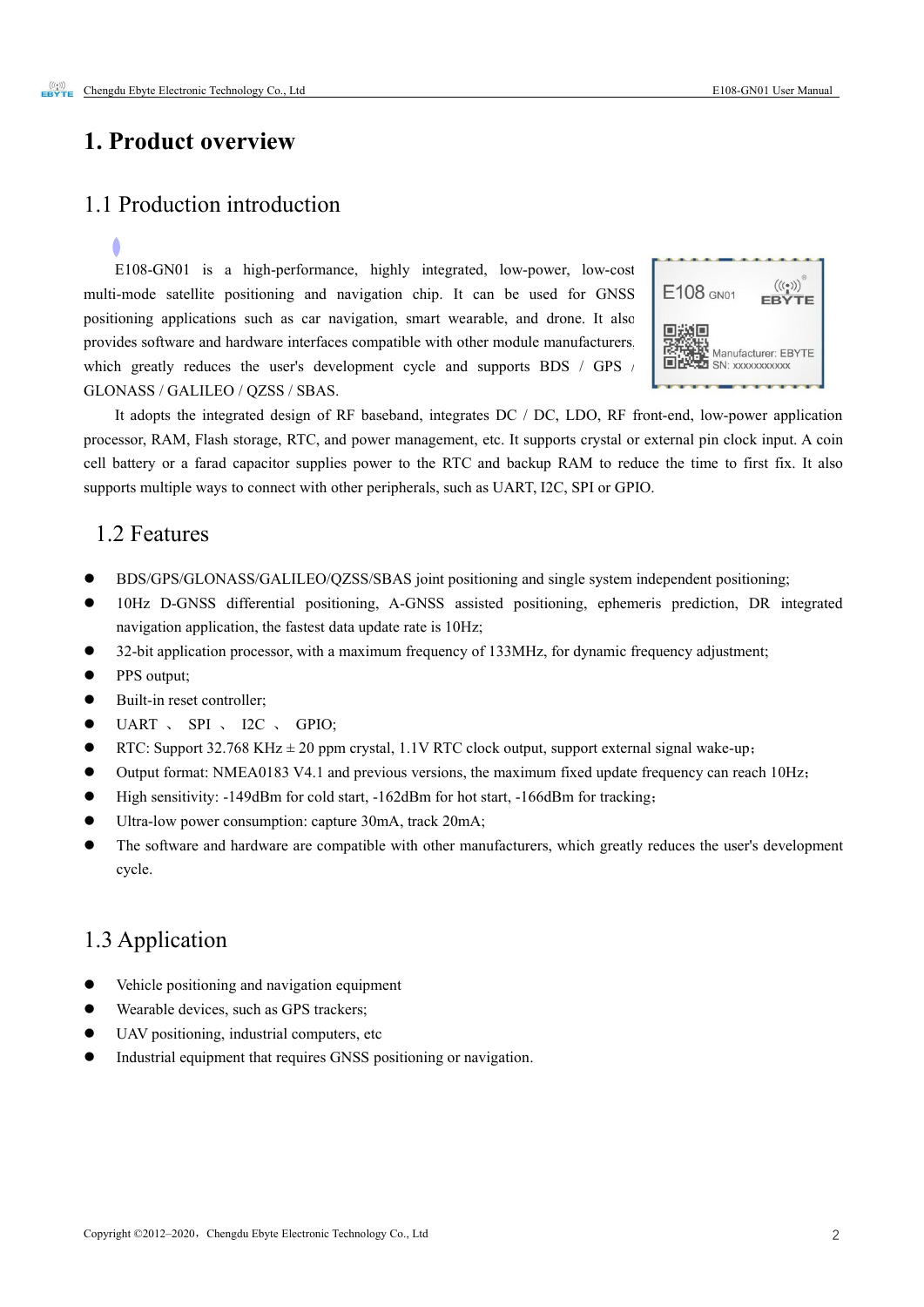### <span id="page-3-0"></span>**2 Quick start**

For testing E108-GN01-TB, if there is no board available, please refer to schematic of it in reference file.



1. After the GPS antenna is connected, connect the computer with a USB cable at the same time. There is a USB port on the opposite side of the antenna of the board, and then press the switch button to turn on.

2. Note that when using an active antenna, the two RF\_POWER pins need to be shorted with jumpers.

3. You can open the serial port assistant to view the data reported by the serial port, or you can use our naviTrack to view it.

| 通讯端口<br>串口设置<br>显示 发送 多字符串<br>小丁具 帮助<br>联系作者<br>▲PCB打样降至每款5元顺丰包邮可选杂色!【嘉立创官网】                                                                                                                                                                                                                                                                                                                                                                                                                                                                                                                                                                                                                                                                             |
|----------------------------------------------------------------------------------------------------------------------------------------------------------------------------------------------------------------------------------------------------------------------------------------------------------------------------------------------------------------------------------------------------------------------------------------------------------------------------------------------------------------------------------------------------------------------------------------------------------------------------------------------------------------------------------------------------------------------------------------------------------|
| $[17:12:54.221]$ $W \leftarrow \bullet$ \$GNGGA, 091421.382, 1454.35011, S, 0<br>$[17:12:54.254]$ $W \leftarrow \blacklozenge$ 3436. 33577, W, O, O, , 158. 178, M, -6. 1<br>[17:12:54.288] $I_{X}$ ← $\bigoplus$ 78, M, , *48<br>$$GFGSV, 2, 1, 06, 27,$ , 51, 08,<br>$[17:12:54.388]$ $\psi$ + $\blacklozenge$ , , 45, 14, , , 27, 31, , , 46*74<br>SGPGSV,<br>[17:12:54.421]收←◆2,2,06,03,,,28,22,,,31*74<br>\$BDGS<br>$[17:12:54.454]$ $\Downarrow$ $\leftrightarrow$ V, 1, 1, 02, 06, , , 37, 08, , , 31*62<br>\$GN<br>[17:12:54.488]收←◆RMC,091421.382, V,1454.35011, S,03<br>$[17:12:54.521]$ $W \leftarrow \blacklozenge$ 436. 33577, $W$ , 0. 000, 0. 00, 170120, , ,<br>[17:12:54.554]收←◆N*51<br>\$GNVTG, 0.00, T, , M, 0.000, N, 0.000, K, N*2C |
| 打开文件<br>清除窗口  <br>发送文件 停止 青发送区 厂 最前<br>$-$ Engl                                                                                                                                                                                                                                                                                                                                                                                                                                                                                                                                                                                                                                                                                                          |
| 接收数据到文件 厂 HEX发送 厂 定时发送: 1000<br>端口号 COM16 USB-SERIAL CH340<br><b>HEX显示</b><br>保存数据                                                                                                                                                                                                                                                                                                                                                                                                                                                                                                                                                                                                                                                                       |
| ms 第1 字节 至 末尾 ▼ 加校验No<br>超时时间: 20<br>更多串口设置<br>▽ 加时间戳和分包显示<br>打开串口<br>abodefg<br>9600<br>$\overline{\phantom{a}}$<br>波特率:<br>RTS<br><b>DTR</b>                                                                                                                                                                                                                                                                                                                                                                                                                                                                                                                                                                                                           |
| 更好地发展SSCOM的件<br>送<br>发<br>请您注册嘉立创P结尾客户                                                                                                                                                                                                                                                                                                                                                                                                                                                                                                                                                                                                                                                                                                                   |

The baud rate is set to 9600 bps. Data will be reported after the serial port is closed. Common output formats are as follows: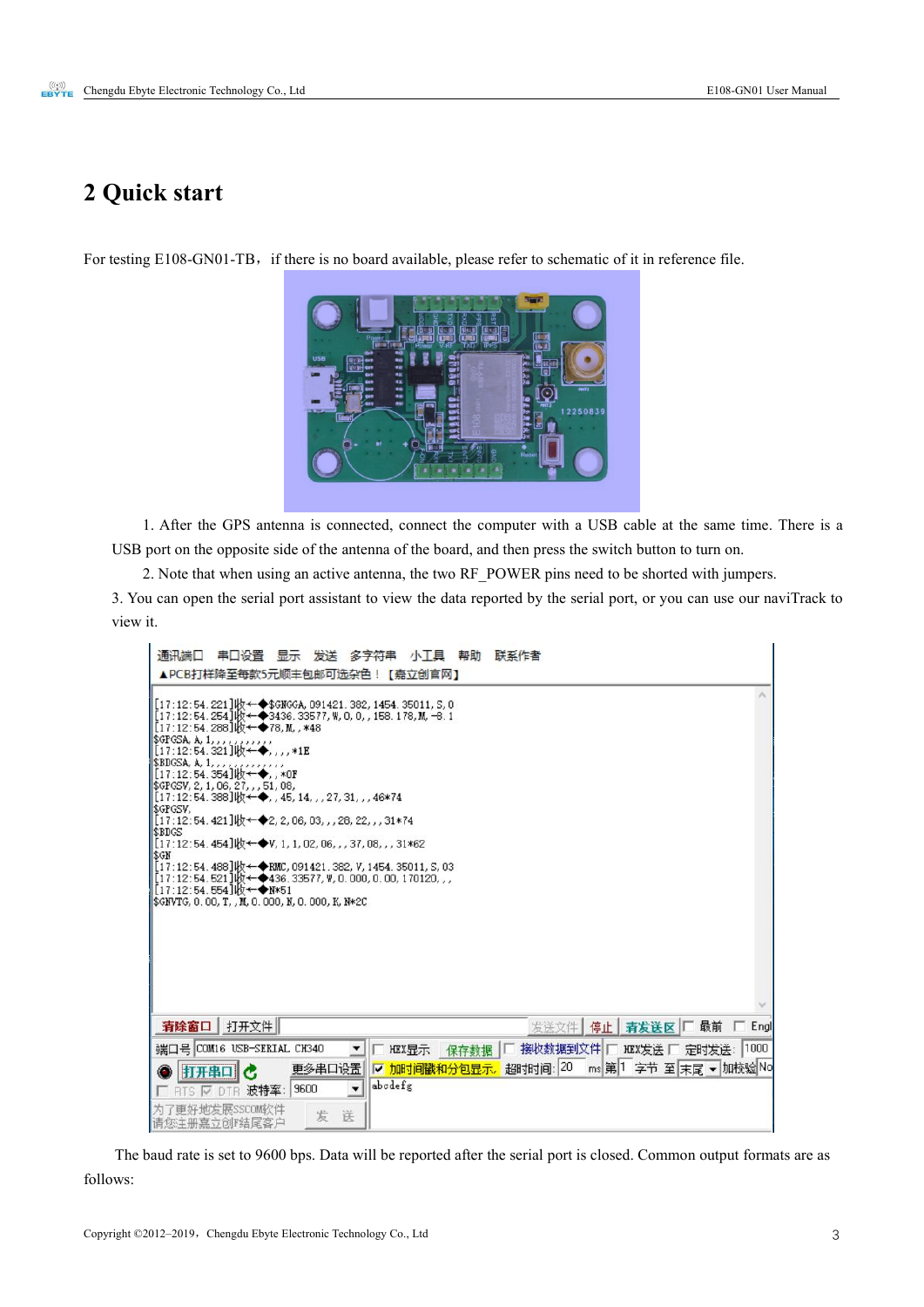GGA: time, location, number of satellites;

GSA: GPS receiver operating mode, satellite used for positioning, DOP value, positioning status;

GSV: visible GPS satellite information, elevation, azimuth, signal-to-noise ratio;

RMC: time, date, location, speed;

VTG: ground speed information;

For detailed meaning, please refer to Section 3 NMEA0183 protocol;

For ease of use, we recommend using the exclusive tool TaviTrack for debugging. For detailed usage, please referto

#### the "naviTrack User Manual"



1. Run naviTrack. With administrator privileges, run as above;

2. Select the corresponding com port and click connect. After the connection is successful, you can see the reported data in the NMEA window.

For detailed meaning, please referto the description in the third section of NMEA0183 protocol;

3. After positioning, you can get the latitude and longitude information in the \$ GPRMC field reported by the serial port. For more detailed tool usage information, please refer to the manual in the toolkit.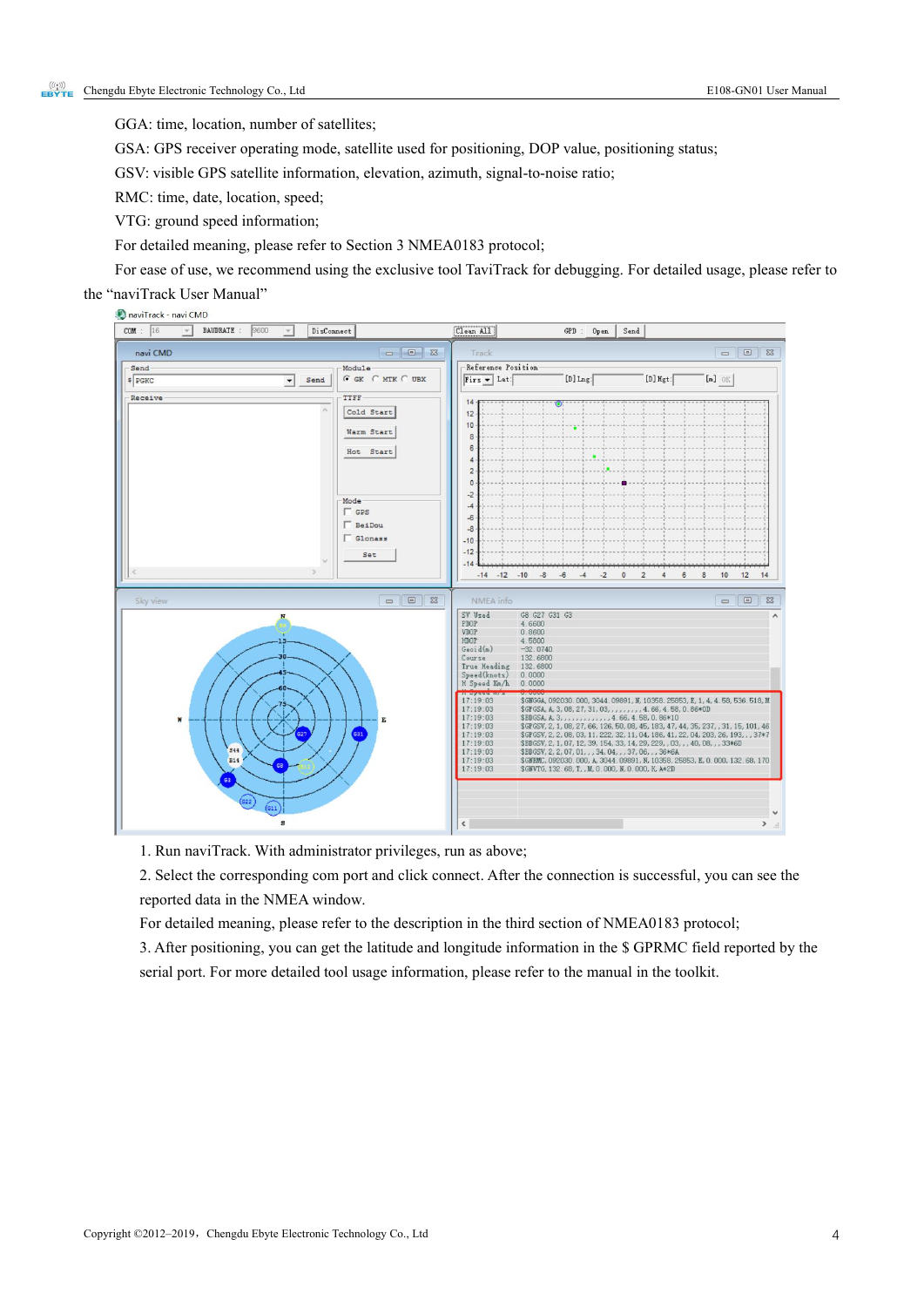### <span id="page-5-0"></span>**3 Specification and parameters**

### <span id="page-5-1"></span>3.1 GPS performance

| <b>Type</b>                            | <b>Indicator</b>           | Typ.                                     |                          |  |
|----------------------------------------|----------------------------|------------------------------------------|--------------------------|--|
|                                        | Cold start                 | 27.5                                     | S                        |  |
|                                        | Hot start                  | $<$ 1                                    | S                        |  |
| Positioning time<br>(test condition 1) | Re-capture                 | $<$ 1                                    | S                        |  |
|                                        | A-GNSS                     | $<$ 10                                   | S                        |  |
|                                        | Cold start                 | $-148$                                   | dBm                      |  |
|                                        | Hot start                  | $-162$                                   | dBm                      |  |
| Sensitivity<br>(test condition 2)      | Re-capture                 | $-164$                                   | dBm                      |  |
|                                        | Follow                     | $-166$                                   | dBm                      |  |
|                                        | Horizontal positioning     | 2.5                                      |                          |  |
|                                        | accuracy                   |                                          | m                        |  |
|                                        | Height positioning         | 3.5                                      |                          |  |
| Accuracy<br>(test condition 3)         | accuracy                   |                                          | m                        |  |
|                                        | Speed positioning accuracy | 0.1<br>m/s                               |                          |  |
|                                        | Timing accuracy            | 30                                       | ns                       |  |
| Power consumption                      | Capture current            | 30                                       | mA                       |  |
| (test condition 4)                     | Follow current             | 20                                       | mA                       |  |
| Operating temperature                  | --                         |                                          | $-$                      |  |
| Storage temperature                    | --                         | -55 $\textdegree$ C--100 $\textdegree$ C | $\overline{\phantom{m}}$ |  |
| Humidity                               |                            | 5%--95%RH (No                            |                          |  |
|                                        |                            | condensation)                            | --                       |  |

Note: The above results are for GPS / BeiDou dual-mode working mode.

[Test condition 1]: The number of receiving satellites is greater than 6, the signal strength of all satellites is -130dBm, the average value is 10 times, and the positioning error is 10 meters.

[Test condition 2]: The noise figure of the external LNA is 0.8, the number of receiving satellites is greater than 6, and the received signal strength value is locked or not lost within five minutes.<br>[Test condition 3]: Open and unobstructed environment, continuous power-on test for 24 hours, 50% CEP.

[Test condition 4]: The number of receiving satellites is greater than 6, and the signal strength of all satellites is -130dBm.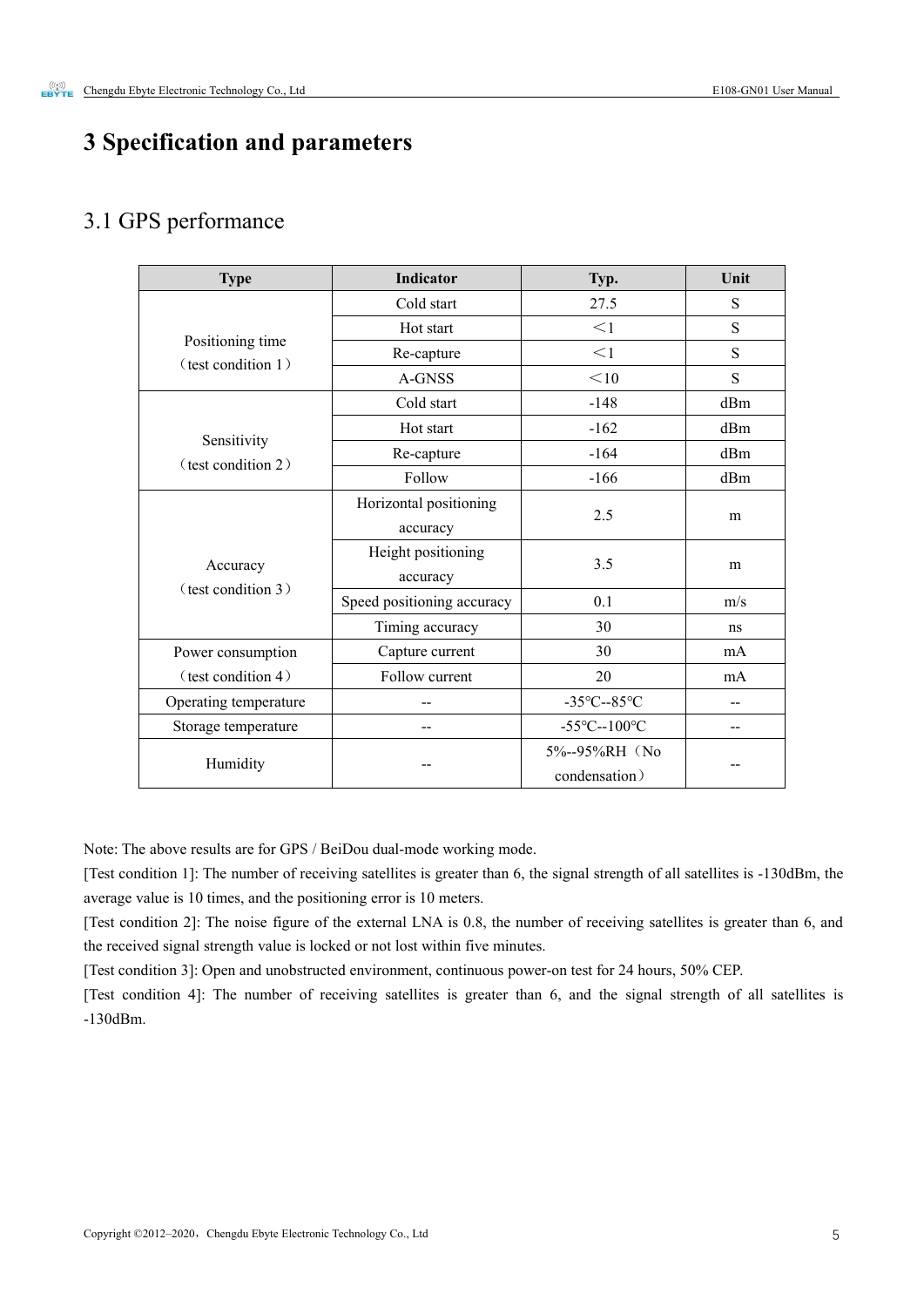# <span id="page-6-0"></span>3.2 Basic parameter

| <b>Type</b>                |                                   | <b>Details</b>                                                     |  |  |  |  |
|----------------------------|-----------------------------------|--------------------------------------------------------------------|--|--|--|--|
| Protocol                   |                                   | NMEA0183 V4.1 and previous version, max updating frequency is 10Hz |  |  |  |  |
| GPS system                 | BDS/GPS/GLONASS/GALILEO/QZSS/SBAS |                                                                    |  |  |  |  |
| Peripheral interface       | UART (TXD/RXD)<br>or GPIO         |                                                                    |  |  |  |  |
| Low power                  |                                   | Available                                                          |  |  |  |  |
| Ultra-low power            |                                   | Available                                                          |  |  |  |  |
| Periodical low power       |                                   | Available                                                          |  |  |  |  |
| Direct low power           |                                   | Available                                                          |  |  |  |  |
| Parameter setting software | Available                         |                                                                    |  |  |  |  |
| Certification              | Pending                           |                                                                    |  |  |  |  |
| Size                       | $16*12*2.4mm(L*W*H)$              |                                                                    |  |  |  |  |
| Package                    | Half hole (SMT)                   |                                                                    |  |  |  |  |
| Power supply               | <b>VCC</b>                        | $2.8V - 4.3V$ (3.3V)                                               |  |  |  |  |
|                            | Communication level               | 2.8V                                                               |  |  |  |  |
|                            | Baud rate (bps)                   | 9600 (default), 115200 (customizable)                              |  |  |  |  |
| <b>UART</b>                | Data bit                          | 8bit                                                               |  |  |  |  |
|                            | Stop bit                          |                                                                    |  |  |  |  |
|                            | Parity                            | None                                                               |  |  |  |  |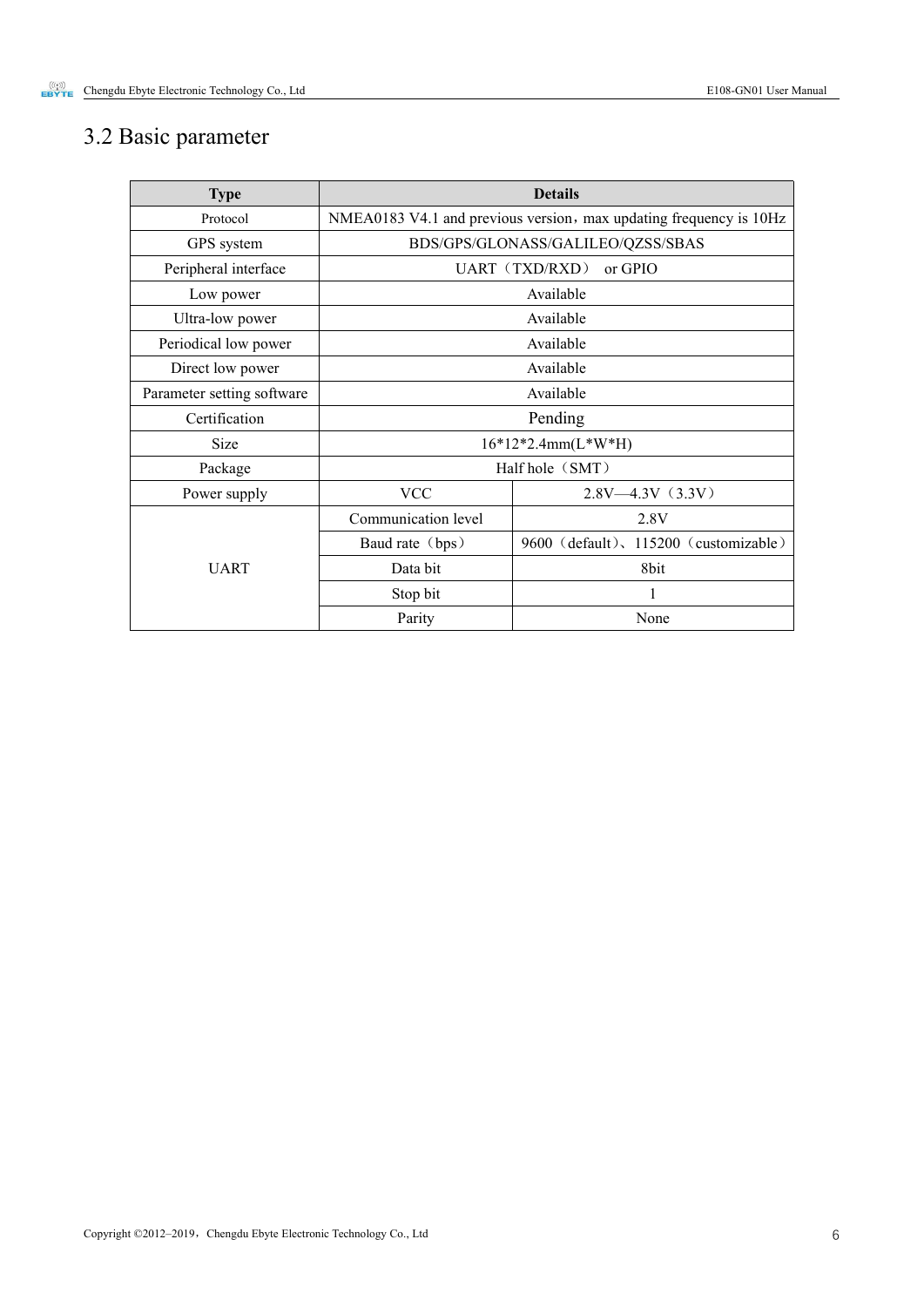# <span id="page-7-0"></span>**Dimension and pin definition**



| No.            | <b>Name</b>        | <b>Details</b>                                                                                                                                                                                                                                      |  |  |  |  |
|----------------|--------------------|-----------------------------------------------------------------------------------------------------------------------------------------------------------------------------------------------------------------------------------------------------|--|--|--|--|
| 1              | NC                 | N/A                                                                                                                                                                                                                                                 |  |  |  |  |
| $\overline{2}$ | NC                 | N/A                                                                                                                                                                                                                                                 |  |  |  |  |
| 3              | 1PPS               | Positioning indicator, square wave will be output when positioning is<br>successful                                                                                                                                                                 |  |  |  |  |
| $\overline{4}$ | EINT3              | External interrupt 3, default: pull down, 8 ma driving current                                                                                                                                                                                      |  |  |  |  |
| 5              | FORCE_ON           | Sleep wake-up pin, pulled high when the module enters ultra-low<br>power consumption<br>This pin exits the ultra-low power mode (the level of this pin is<br>1.1V, if the control pin level is not 1.1V,<br>Partial pressure treatment is required) |  |  |  |  |
| 6              | EINT0              | External interrupt 0, default: pull down, 8 ma driving current                                                                                                                                                                                      |  |  |  |  |
| 7              | NC                 | N/A                                                                                                                                                                                                                                                 |  |  |  |  |
| 8              | <b>RSTN</b>        | default pull up, pull down for resetting.<br>Reset pin,                                                                                                                                                                                             |  |  |  |  |
| 9              | VCC RF             | RF power output, to power active antenna (equal to VCC)                                                                                                                                                                                             |  |  |  |  |
| 10             | <b>GND</b>         | Ground                                                                                                                                                                                                                                              |  |  |  |  |
| 11             | $RF$ <sub>IN</sub> | RF input                                                                                                                                                                                                                                            |  |  |  |  |
| 12             | <b>GND</b>         | Ground                                                                                                                                                                                                                                              |  |  |  |  |
| 13             | <b>GND</b>         | Ground                                                                                                                                                                                                                                              |  |  |  |  |
| 14             | NC                 | N/A                                                                                                                                                                                                                                                 |  |  |  |  |
| 15             | NC                 | N/A                                                                                                                                                                                                                                                 |  |  |  |  |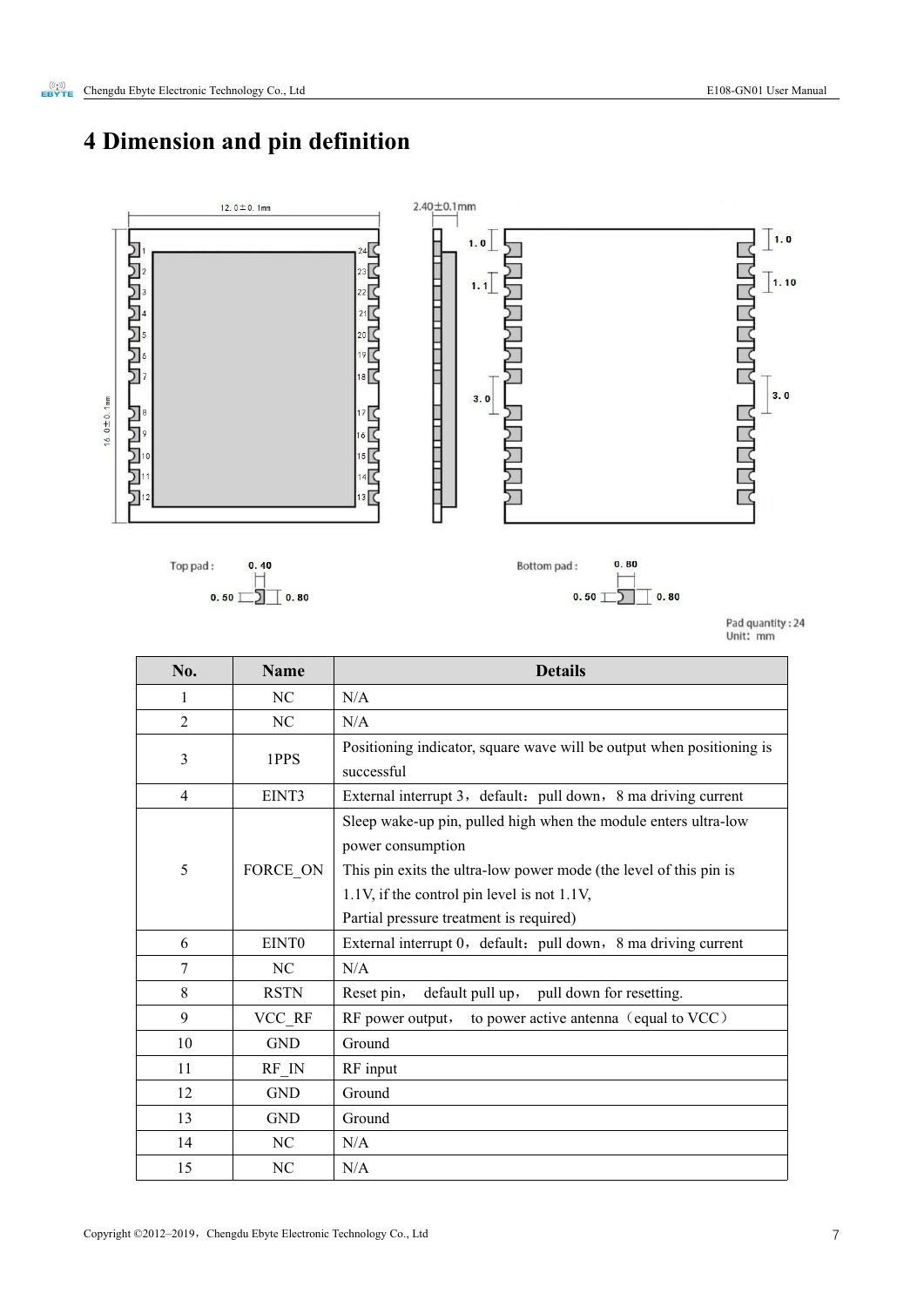#### <span id="page-8-0"></span>**5 Hardware design**

- Check E108-GN01-TB-SCH in related file for schematic;
- It is recommended to use a DC stabilized power supply. The power supply ripple factor is as small as possible, and the module needs to be reliably grounded.
- Please pay attention to the correct connection of the positive and negative poles of the power supply.
- Reverse connection may cause permanent damage to the module;
- Please check the power supply to ensure it is within the recommended voltage otherwise when it exceeds the maximum value the module will be permanently damaged;
- Please check the stability of the power supply, the voltage cannot be fluctuated frequently;
- When designing the power supply circuit for the module, it is often recommended to reserve more than 30% of the margin, so the whole machine is beneficial for long-term stable operation.
- The module should be as far away as possible from the power supply, transformers, high-frequency wiring and other parts with large electromagnetic interference
- High-frequency digital routing, high-frequency analog routing, and power routing must be avoided under the module. If it is necessary to passthrough the module, assume that the module issoldered to the Top Layer, and the copper is spread on the Top Layer of the module contact part(well grounded), it must be close to the digital part of the module and routed in the Bottom Layer;
- Assuming the module is soldered or placed over the Top Layer, it is wrong to randomly route overthe Bottom Layer or other layers, which will affect the module's spurs and receiving sensitivity to varying degrees;
- It is assumed that there are devices with large electromagnetic interference around the module that will greatly affect the performance. It is recommended to keep them away from the module according to the strength of the interference. If necessary, appropriate isolation and shielding can be done;
- Assume that there are traces with large electromagnetic interference (high-frequency digital, high-frequency analog, power traces) around the module that will greatly affect the performance of the module. It is recommended to stay away from the module according to the strength of the interference
- If necessary, appropriate isolation and shielding can be done.
- If the communication line uses a 5V level, a 1k-5.1k resistor must be connected in series (not recommended, still a risk of damage);
- Try to stay away from some physical layers such as TTL protocol at 2.4GHz , for example: USB3.0;
- The mounting structure of antenna has a great influence on the performance of the module. It is necessary to ensure that the antenna is exposed, preferably vertically upward. When the module is mounted inside the case, use a good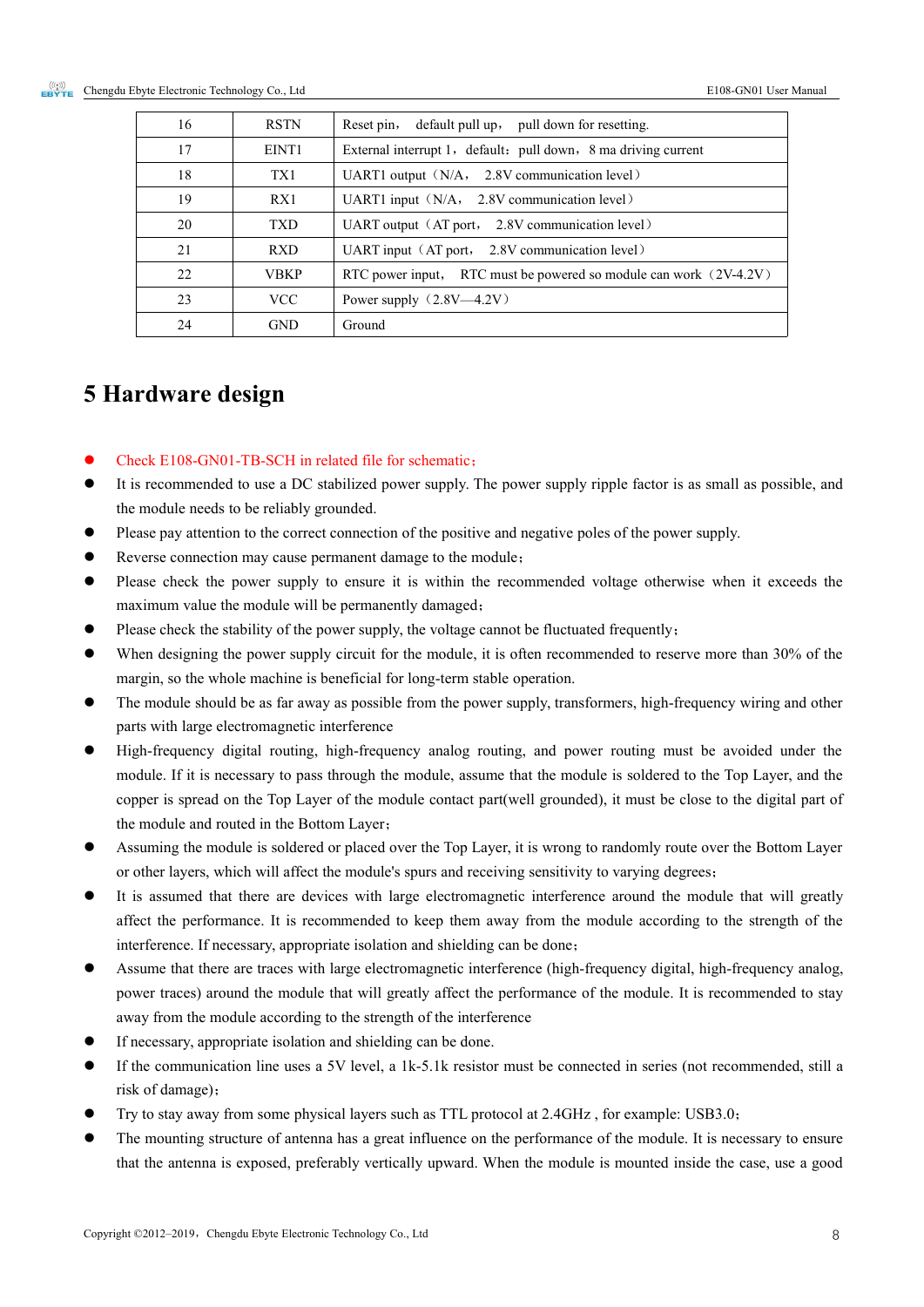antenna extension cable to extend the antenna to the outside;

# <span id="page-9-0"></span>**6. Operating mode**

1. Please refer to the "GK9501 Input and Output Format" in the data package for the command format of the module-related functions.

2. This module supports AGPS settings. For detailed setting methods, please refer to the "Goke AGPS User Manual" in the package.

### <span id="page-9-1"></span>**7. Production Guidance**

### <span id="page-9-2"></span>7.1 Reflow soldering temperature

| <b>Profile Feature</b>                  | <b>Sn-Pb Assembly</b>    | <b>Pb-Free Assembly</b>  |  |
|-----------------------------------------|--------------------------|--------------------------|--|
| Solder Paste                            | Sn63/Pb37                | Sn96.5/Ag3/Cu0.5         |  |
| Preheat Temperature min (Tsmin)         | $100^{\circ}$ C          | $150^{\circ}$ C          |  |
| Preheat temperature max (Tsmax)         | $150^{\circ}$ C          | $200^{\circ}$ C          |  |
| Preheat Time (Tsmin to Tsmax)(ts)       | $60-120$ sec             | $60-120$ sec             |  |
| Average ramp-up rate $(Tsmax$ to $Tp)$  | $3^{\circ}$ C/second max | $3^{\circ}$ C/second max |  |
| Liquidous Temperature (TL)              | $183^{\circ}$ C          | $217^{\circ}$ C          |  |
| Time (tL) Maintained Above (TL)         | $60-90$ sec              | $30-90$ sec              |  |
| Peak temperature $(Tp)$                 | 220-235°C                | $230 - 250$ °C           |  |
| Aveage ramp-down rate (Tp to Tsmax)     | $6^{\circ}$ C/second max | $6^{\circ}$ C/second max |  |
| Time $25^{\circ}$ C to peak temperature | 6 minutes<br>max         | 8<br>minutes<br>max      |  |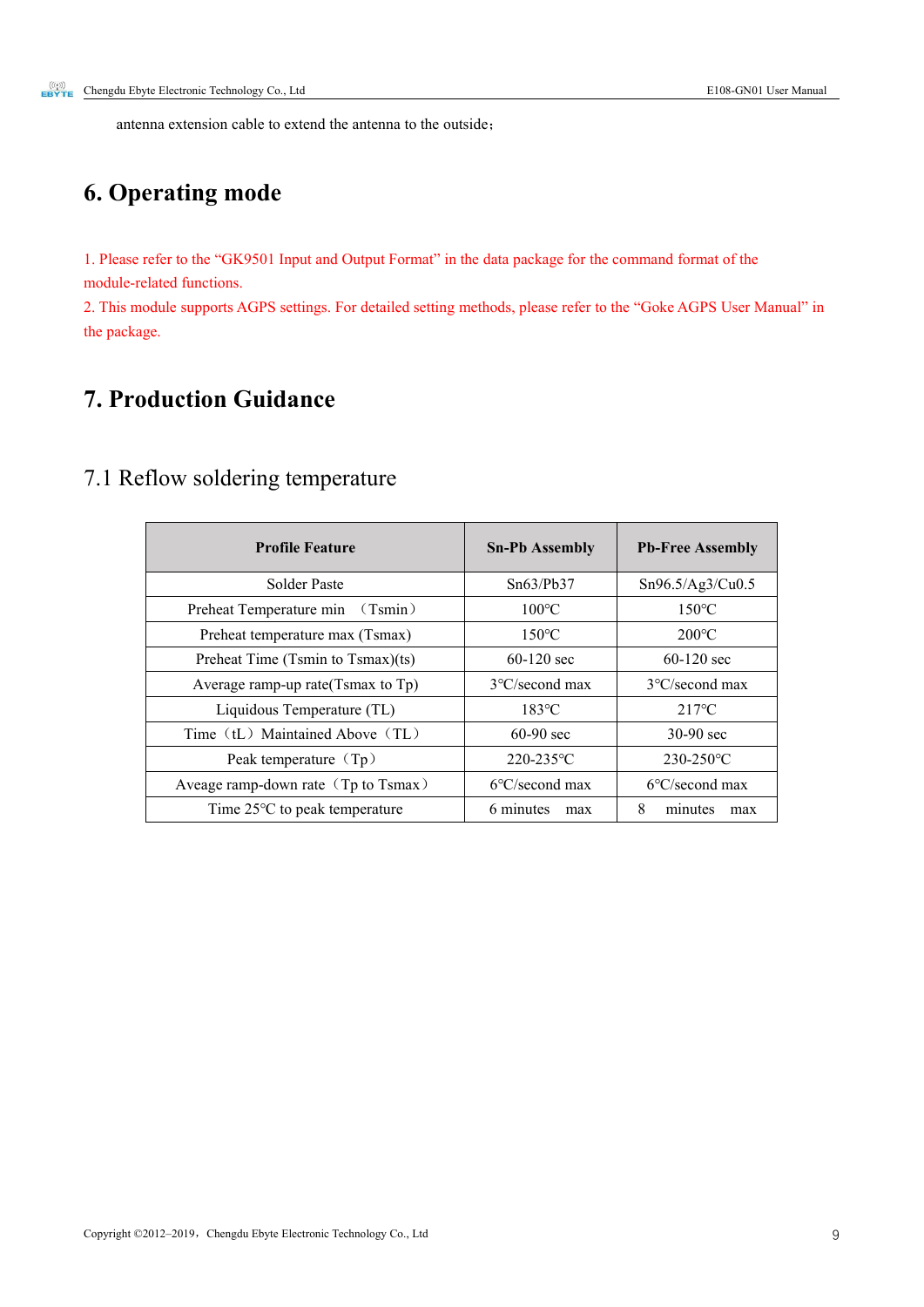# <span id="page-10-0"></span>7.2 Reflow soldering curve



# <span id="page-10-1"></span>**8 E108 Series**

| Model            | <b>RFIC</b><br><b>Satellite</b> |                                   | Package    | <b>Size</b> | Communication    |
|------------------|---------------------------------|-----------------------------------|------------|-------------|------------------|
|                  |                                 |                                   |            | mm          | interface        |
| $E108-GN01-V1.0$ | GK9501                          | BDS/GPS/GLONASS/GALILEO/QZSS/SBAS | <b>SMD</b> | $16*12*2.4$ | <b>UART/GPIO</b> |

# <span id="page-10-2"></span>**9 Antenna guidance**

| Model        | <b>Type</b> | Frequency<br>Hz                      | Interface    | Gain<br>dBi | <b>Size</b><br>mm | Feeder<br>cm | <b>Function</b>          |     |                       |
|--------------|-------------|--------------------------------------|--------------|-------------|-------------------|--------------|--------------------------|-----|-----------------------|
| TXGB-AZ-300  | Sucker      | $1575.042 \pm 1.023 MHz \sim 1561$ . | 4.0<br>SMA-J |             | 50*38*16.7        | 300          | Directional antenna, LNA |     |                       |
|              | antenna     | 098±2.046MHz                         |              |             |                   |              | gain 28dBi               |     |                       |
| TXGPS-XP-300 | Sucker      | For Beidou                           | $SMA-J$      |             |                   | 5.0          | $100*30$                 | 300 | Small, cost effective |
|              | antenna     | /GPS/Galileo/Glonass                 |              |             |                   |              |                          |     |                       |